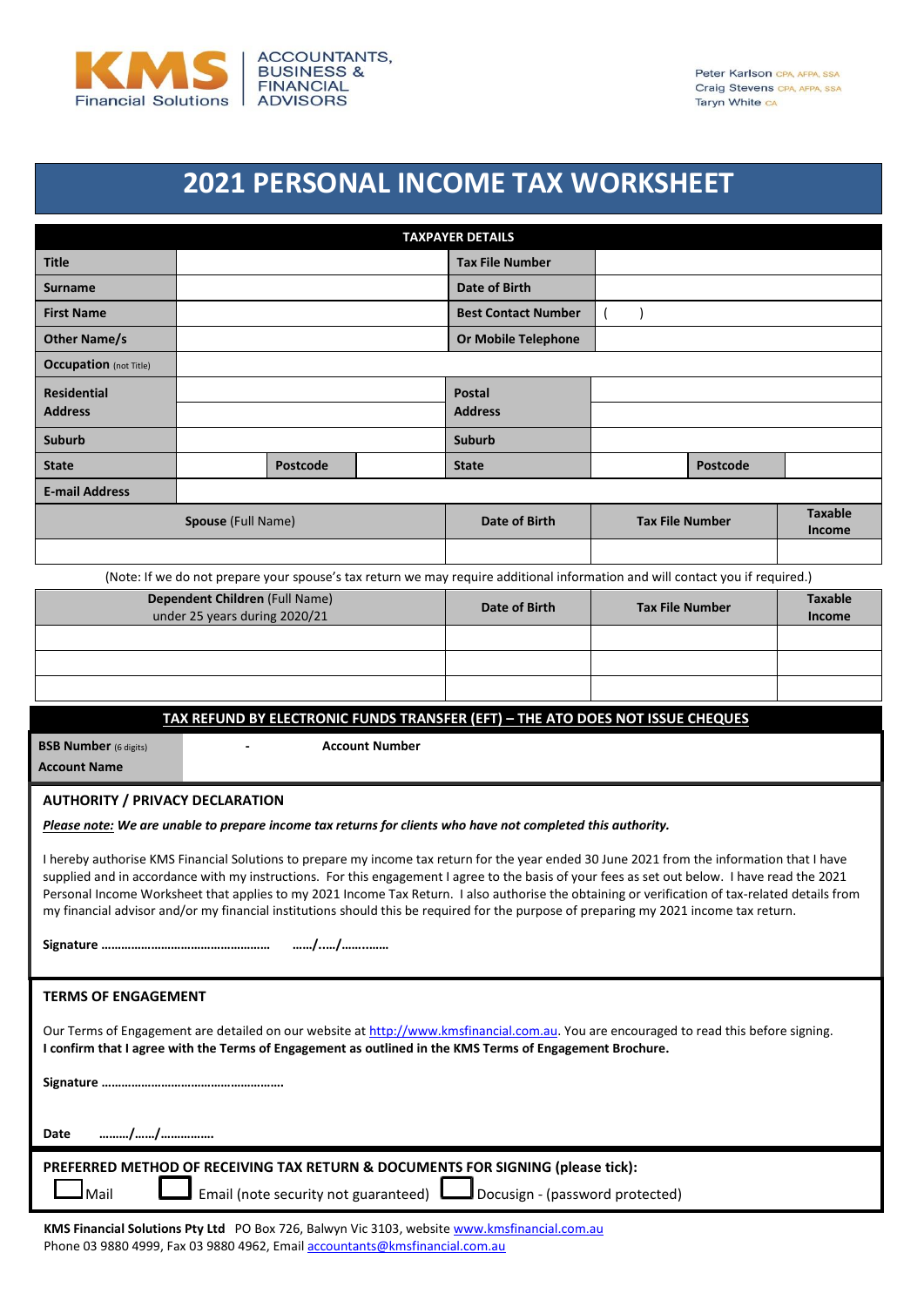**We can now get detailed information from the Taxation Office in relation income items that are required to be included in your income tax return and where businesses are required to report such information. If we have not provided you with your ATO Prefill report with this worksheet, please contact our office and as we email your 2021 'Pre-fill Report'. You will then only have to provide us with details of any income missing and your eligible deductions.**

**SALARIES & WAGES (incl Paid Parental leave paid by your employer) – please provide employer/s name/s you have worked for during the financial year – we will confirm amount/s with the ATO as payment summaries are no longer issued. If there are any issues we will contact you for further information.**

| Employer |
|----------|
|          |
|          |
|          |

**IF YOU AE A SOLE TRADER/CONTRACTOR (USING OWN ABN) – please complete the Business income & expenses schedule**

#### **ALLOWANCES / GIFTS / HONORARIUMS / DIRECTORS FEES / CASUAL EARNINGS**

| <b>Received from</b> | <b>Type of Allowance</b> |
|----------------------|--------------------------|
|                      |                          |
|                      |                          |

**EMPLOYER LUMP SUM PAYMENTS** (ETP payments, unused annual leave and long service leave payments etc)

| <b>Received from</b>                                     |
|----------------------------------------------------------|
|                                                          |
|                                                          |
| We should be able to obtain the information from the ATO |

**GOVERNMENT PENSIONS & ALLOWANCES** (e.g. Age Pension, Newstart, Austudy, Youth Allowance, Parental Leave, etc.) *These will be confirmed by the ATO.*

**OTHER AUSTRALIAN PENSIONS & ANNUITIES (incl. Taxable Superannuation Pensions)** *We obtain information from the ATO including details of tax offset amounts.*

**INTEREST INCOME**

| Name of Financial Institution | <b>Account Number</b> | <b>Your Share</b><br>of Interest (only incl<br>50% if joint account) | Your Share of TFN Tax<br><b>Deducted</b> |
|-------------------------------|-----------------------|----------------------------------------------------------------------|------------------------------------------|
|                               |                       |                                                                      |                                          |
|                               |                       |                                                                      |                                          |
|                               |                       |                                                                      |                                          |
|                               |                       |                                                                      |                                          |

*If you do not know the amount please just confirm the financial institution and bank account number* 

**DIVIDENDS (if more than 4 dividends please complete investment info schedule).**

| <b>Name of Company</b> | No. shares held | Are they<br>jointly held? | <b>Holder Indentification Number (HIN)</b><br>Started with either an X or I |
|------------------------|-----------------|---------------------------|-----------------------------------------------------------------------------|
|                        |                 |                           |                                                                             |
|                        |                 |                           |                                                                             |
|                        |                 |                           |                                                                             |
|                        |                 |                           |                                                                             |

*Please note we will confirm amounts provided by the ATO. If they do not have a record you will need to provide the dividend statements.*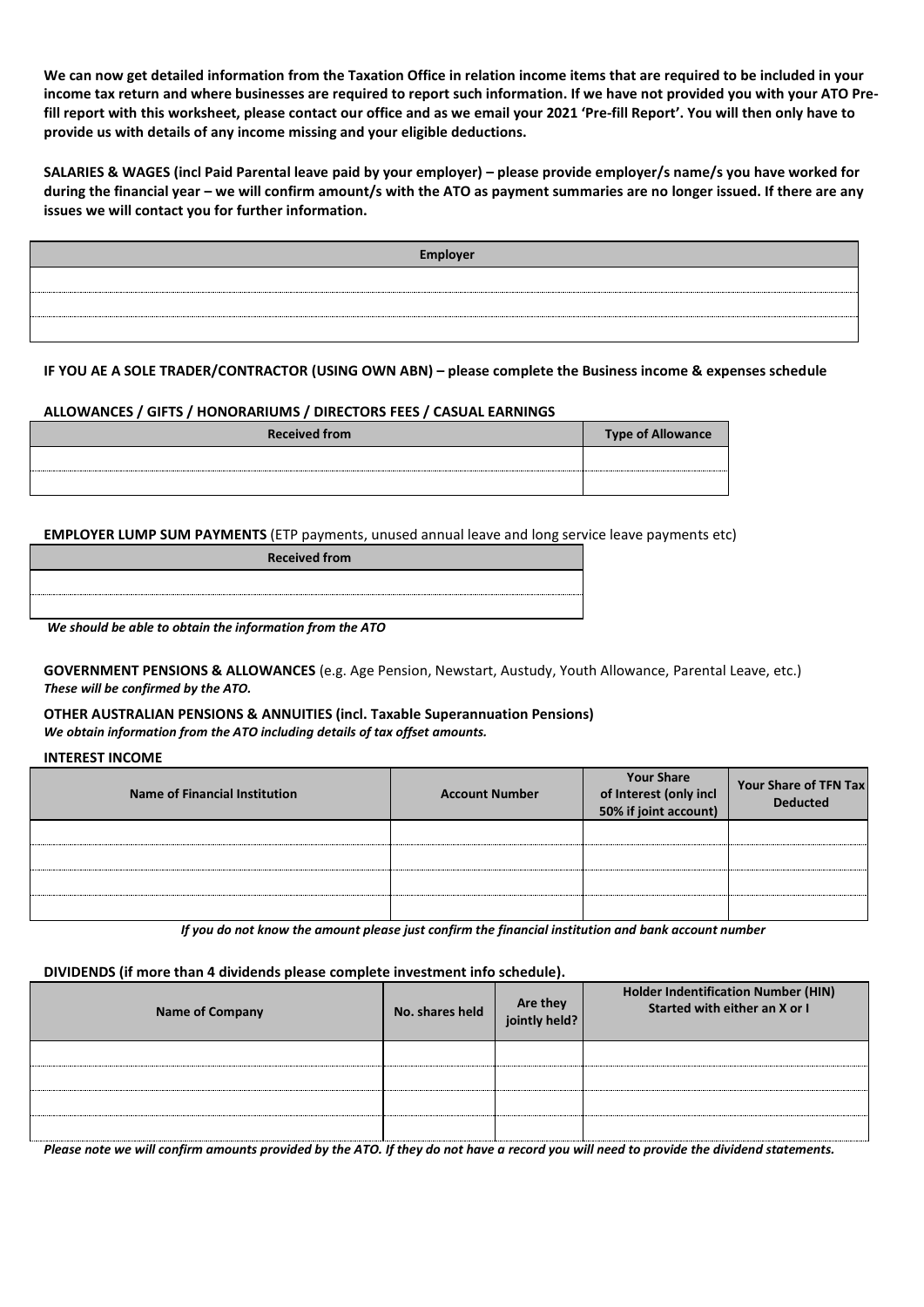#### **OTHER INVESTMENT INCOME - Trusts, Stapled Securities, Managed Funds (***e.g. BT, Colonial, IOOF, MLC,, etc)*

- 1. Provide copies of your *Annual Tax Statements* (for year ending 30 June 2021) or complete the Investment info schedule.
- 2. If you are a beneficiary of a private trust, provide a copy of the distribution statement from the trust tax return. 1.

| <b>CAPITAL GAINS TAX EVENTS - This question must be answered</b>                                                           |                     |
|----------------------------------------------------------------------------------------------------------------------------|---------------------|
| Did you dispose of any assets during the 2020/21 tax year? Eg property, shares, investments in<br><b>Managed Funds</b>     | $\Box$ NO<br>IIYES. |
| (If you answer "yes" to this question, please complete our 2021 Investment Schedule and/or rental property schedule below) |                     |
| Did you sell your home? (not taxable but we need to disclose it)                                                           | $\Box$ NO<br>I TYES |
| Do you have any tax or capital losses from a previous tax return?                                                          | $\Box$ NO<br>∏ YES  |
| (If yes - please provide total amounts of tax & capital losses as per your last tax return lodged):                        |                     |
| Tax losses -                                                                                                               |                     |
| Capital losses -                                                                                                           |                     |

### **PLEASE ANSWER ALL OF THE FOLLOWING QUESTIONS: IF YES, PLEASE PROVIDE SUPPORTING DOCUMENTS**

| <b>OTHER INCOME</b>                                                                                                                                                        | <b>YES</b> | <b>NO</b> |
|----------------------------------------------------------------------------------------------------------------------------------------------------------------------------|------------|-----------|
| Did you own or have an interest in assets located outside Australia that had a total value of<br>AUD\$50,000 or more at any time during 2020/21?                           |            |           |
| Did you earn any foreign sourced income in the year (including interest, dividends, royalties,<br>rent, business income or a share of income from a partnership or trust)? |            |           |
| Did you earn income from foreign employment?                                                                                                                               |            |           |
| Did you transfer property or services to a non-resident trust?                                                                                                             |            |           |
| Have you participated in an employee share scheme? If yes, please provide all details regarding<br>the acquisition of share and/or options under the scheme.               |            |           |
| Did you receive income from a partnership(s)?                                                                                                                              |            |           |
| Did you receive bonuses from a life insurance or friendly policy?                                                                                                          |            |           |
| Did you receive forestry managed investment scheme income?                                                                                                                 |            |           |
| Did you have any attributed personal services income received via a trust, company or                                                                                      |            |           |
| partnership? (ie. Did you invoice contracting fees for your services via an entity rather than<br>under your own ABN?)                                                     |            |           |
| Did you receive a travel allowance from your employer during the year?                                                                                                     |            |           |
| Please provide details of any other income you earned during the year that is not listed above<br>or on your pre-fill report:                                              |            |           |
|                                                                                                                                                                            |            |           |

| <b>INVESTMENT DEDUCTIONS</b>                                                                    | <b>YES</b> | <b>NO</b> |
|-------------------------------------------------------------------------------------------------|------------|-----------|
| Did you incur any costs relating to your share portfolio, managed fund or other investments (eg |            |           |
| did you pay interest on any loans taken out to purchase shares or other investments)?           |            |           |
| Did you incur any costs re a Forestry Managed Investment Scheme?                                |            |           |
| If yes to either question above – please provide details of all investment expenses             |            |           |

| <b>TAX OFFSETS</b>                                                                                               | <b>YES</b> | <b>NO</b> |
|------------------------------------------------------------------------------------------------------------------|------------|-----------|
| Did you make superannuation contributions on behalf of a spouse?                                                 |            |           |
| Did you maintain a dependent relative during the year? If yes how many?                                          |            |           |
| Do you have an unused landcare and water facility tax offset from a previous year that you can<br>use this year? |            |           |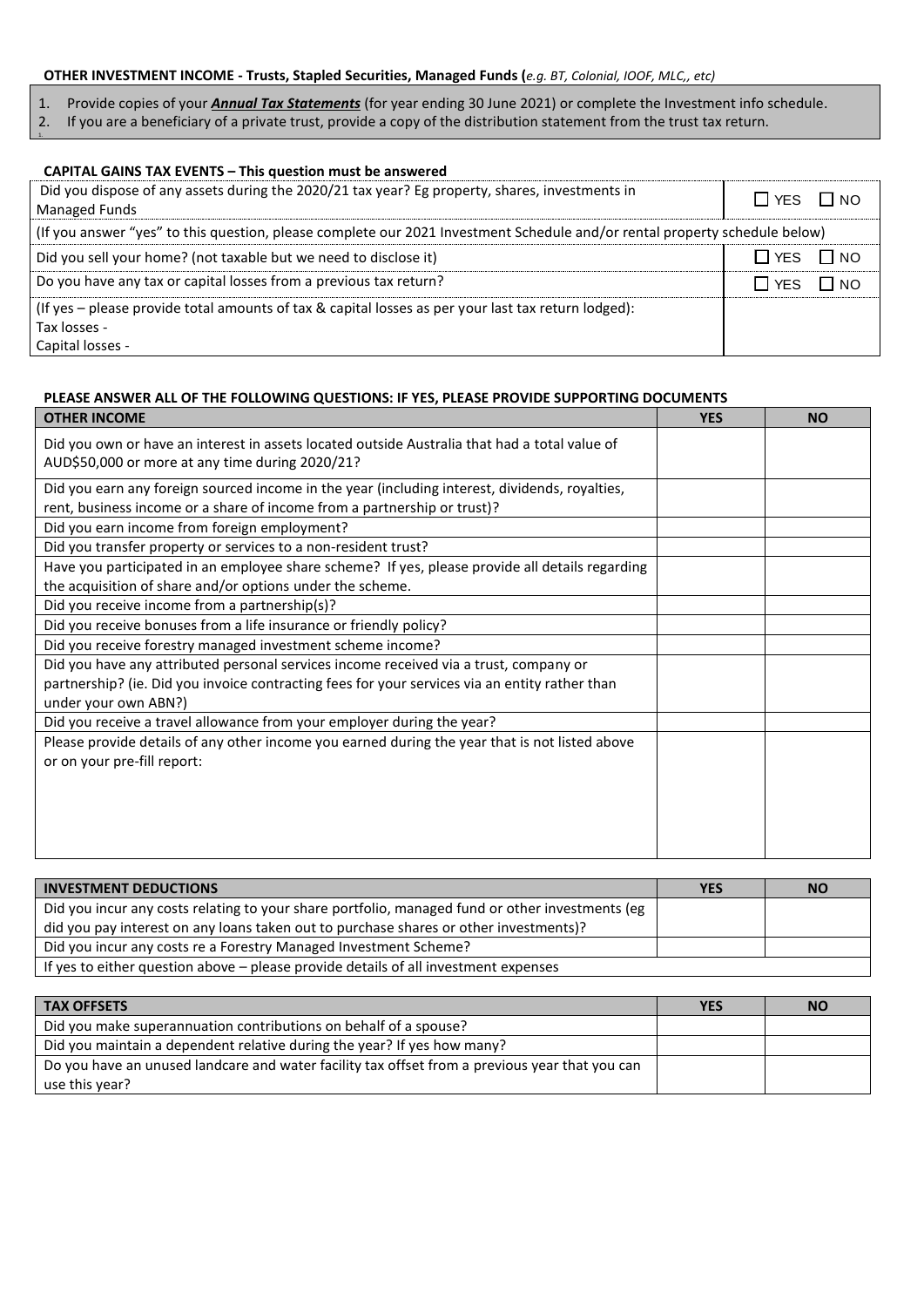| <b>FINANCIAL HEALTH CONSIDERATIONS</b>                                                                |            |           |
|-------------------------------------------------------------------------------------------------------|------------|-----------|
| QUESTIONS ALL INDIVIDUALS SHOULD CONSIDER ANNUALLY:                                                   | <b>YES</b> | <b>NO</b> |
| Do you have personal insurances in place? Eg income protection insurance, life insurance etc          |            |           |
| If No - have you considered how you would fund your living expenses if you were unable to work for an |            |           |
| extended period of time?                                                                              |            |           |
| Do you have multiple superannuation funds?                                                            |            |           |
| Are you aware of how your superannuation is invested?                                                 |            |           |
| Are you comfortable you have sufficient funds for retirement?                                         |            |           |
| If you have debt - do you have a plan in place to reduce your debt?                                   |            |           |
| Are you interested in consolidating your debt to a lower interest rate?                               |            |           |
| Do you have a valid up-to-date Will?                                                                  |            |           |
| Do you have an enduring power of attorney?                                                            |            |           |
| Do you have a medical power of attorney?                                                              |            |           |
| Do you know who the beneficiaries are of your superannuation fund on your death? Or - should your     |            |           |
| beneficiaries be changed?                                                                             |            |           |
| Are you happy with your current wealth creation plan?                                                 |            |           |

**We would be delighted to assist you if you have any queries or require any assistance in relation to the questions above**

**Would you like us to assist you with any of the above? Yes No**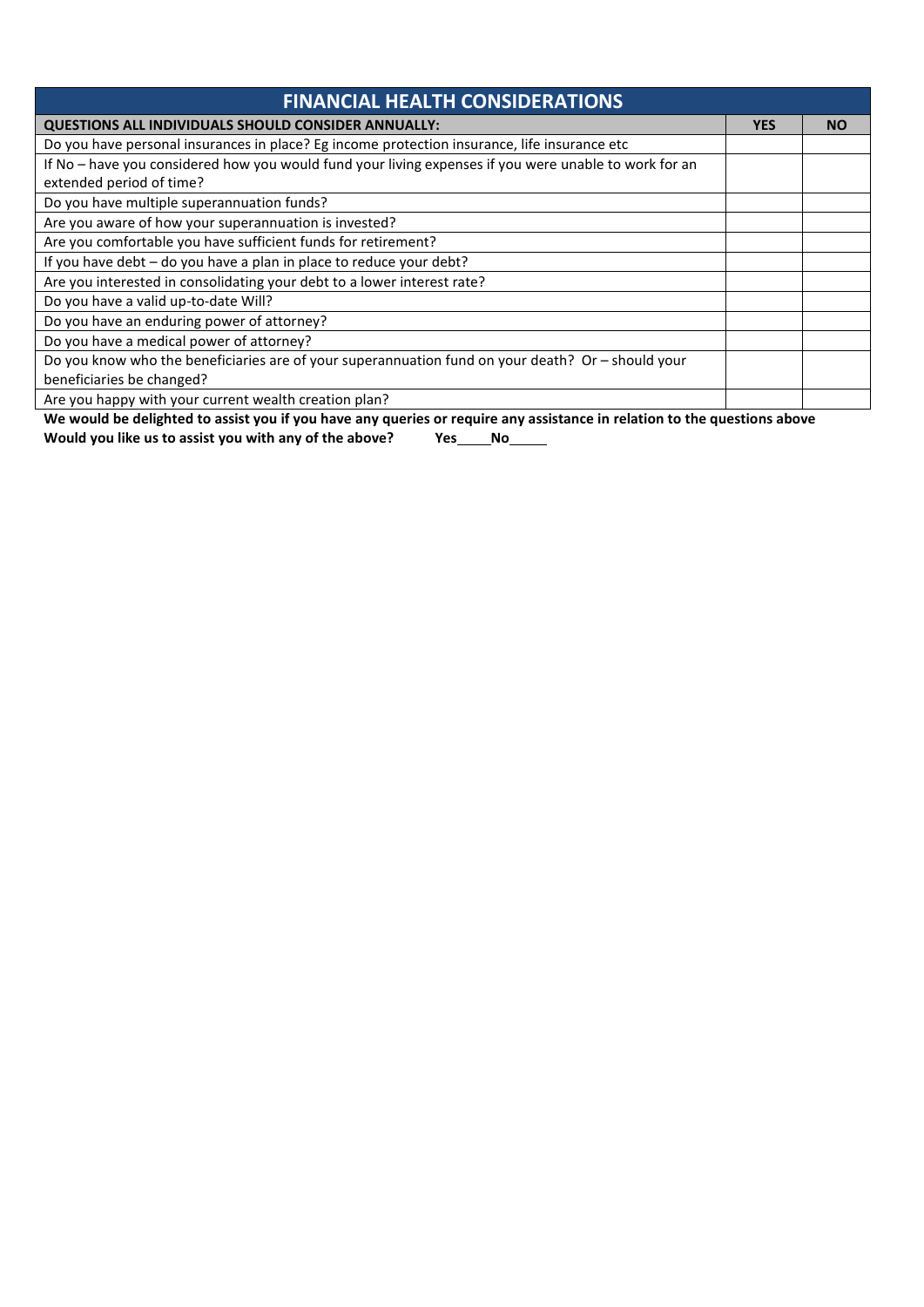|                                                                                                                                                                                                                                                                                                   |                      | <b>WORK RELATED TAX DEDUCTIONS</b>                |                                                                                 |
|---------------------------------------------------------------------------------------------------------------------------------------------------------------------------------------------------------------------------------------------------------------------------------------------------|----------------------|---------------------------------------------------|---------------------------------------------------------------------------------|
| Generally no tax deduction is allowed in respect of work related expenses unless the claim can be substantiated by documentary evidence such<br>as receipts and invoices. If your total work related expense claims are under \$300, receipts are not required, however you still need to be able |                      | to substantiate your claims.                      |                                                                                 |
| It is necessary to make an apportionment between work and private use for expenses. You should only claim the work-related component. This                                                                                                                                                        |                      | is the amount that you should show below.         |                                                                                 |
| <b>MOTOR VEHICLE EXPENSES</b>                                                                                                                                                                                                                                                                     |                      | <5,000 kms) and the log book method are available | Please use our motor vehicle worksheet - note only the cents per km method (for |
| <b>TRAVEL EXPENSES</b>                                                                                                                                                                                                                                                                            |                      | <b>Amount</b>                                     | <b>Description</b>                                                              |
| <b>Road Tolls</b>                                                                                                                                                                                                                                                                                 |                      |                                                   |                                                                                 |
| Car Hire                                                                                                                                                                                                                                                                                          |                      |                                                   |                                                                                 |
| Airfares                                                                                                                                                                                                                                                                                          |                      |                                                   |                                                                                 |
| Taxis                                                                                                                                                                                                                                                                                             |                      |                                                   |                                                                                 |
| Accommodation                                                                                                                                                                                                                                                                                     |                      |                                                   |                                                                                 |
| Parking                                                                                                                                                                                                                                                                                           |                      |                                                   |                                                                                 |
| <b>Public Transport</b>                                                                                                                                                                                                                                                                           |                      |                                                   |                                                                                 |
| Meals                                                                                                                                                                                                                                                                                             |                      |                                                   |                                                                                 |
| <b>Other Travel Expenses</b>                                                                                                                                                                                                                                                                      |                      |                                                   |                                                                                 |
| <b>CLOTHING &amp; UNIFORMS (includes protective clothing)</b>                                                                                                                                                                                                                                     |                      |                                                   | Note: you can only claim costs if you wear a uniform (ie with logo)             |
| Purchases                                                                                                                                                                                                                                                                                         |                      |                                                   |                                                                                 |
| Dry Cleaning                                                                                                                                                                                                                                                                                      |                      |                                                   |                                                                                 |
| Home Laundry (\$1 per load or \$0.50 per mixed load)                                                                                                                                                                                                                                              |                      |                                                   |                                                                                 |
| Repairs & Alterations                                                                                                                                                                                                                                                                             |                      |                                                   |                                                                                 |
| <b>SELF-EDUCATION EXPENSES</b>                                                                                                                                                                                                                                                                    |                      | <b>Amount</b>                                     | <b>Description</b>                                                              |
| Course Fees (but not claimable if on HECS/HELP)                                                                                                                                                                                                                                                   |                      |                                                   |                                                                                 |
| <b>Textbooks &amp; Course Notes</b>                                                                                                                                                                                                                                                               |                      |                                                   |                                                                                 |
| Travel expenses                                                                                                                                                                                                                                                                                   |                      |                                                   |                                                                                 |
| <b>OTHER WORK RELATED EXPENSES</b>                                                                                                                                                                                                                                                                | <b>Work Use</b><br>% | <b>Total cost</b><br>(not apportioned)            | <b>Description</b>                                                              |
| Union Fees, Subscriptions, Professional Memberships                                                                                                                                                                                                                                               |                      |                                                   |                                                                                 |
| Seminars & Conferences                                                                                                                                                                                                                                                                            |                      |                                                   |                                                                                 |
| Books & Journals                                                                                                                                                                                                                                                                                  |                      |                                                   |                                                                                 |
| Postage & Stationery                                                                                                                                                                                                                                                                              |                      |                                                   |                                                                                 |
| Income Protection Insurance                                                                                                                                                                                                                                                                       |                      |                                                   |                                                                                 |
| Sun Protection Expenses (Hats, Sunscreen, Sunglasses)                                                                                                                                                                                                                                             |                      |                                                   |                                                                                 |
| Tools, Materials & Equipment                                                                                                                                                                                                                                                                      |                      |                                                   |                                                                                 |
| Telephone *                                                                                                                                                                                                                                                                                       |                      |                                                   |                                                                                 |
| Internet Service Provider Charges *                                                                                                                                                                                                                                                               |                      |                                                   |                                                                                 |
| Equipment purchases costing over \$300                                                                                                                                                                                                                                                            |                      |                                                   |                                                                                 |
| <b>Other Expenses</b>                                                                                                                                                                                                                                                                             |                      |                                                   |                                                                                 |
| <b>Home Office Expenses</b>                                                                                                                                                                                                                                                                       |                      |                                                   |                                                                                 |
| Gas & Electricity                                                                                                                                                                                                                                                                                 |                      |                                                   |                                                                                 |
| Cleaning                                                                                                                                                                                                                                                                                          |                      |                                                   |                                                                                 |
| Home office equipment/furniture                                                                                                                                                                                                                                                                   |                      |                                                   |                                                                                 |
| Home office repairs                                                                                                                                                                                                                                                                               |                      |                                                   |                                                                                 |
| Hours per week you worked from home<br>(Please provide a breakdown of the periods if you did<br>not work from home for the entire financial year)                                                                                                                                                 |                      |                                                   |                                                                                 |

 \*Note: You are required keep a diary & bills for 4 weeks to determine business percentage if you are making a claim of all running costs for home office. If the claim is to be based on cents per hour then you can claim \$0.52/hr or \$0.80/hr for when you worked from home. The higher rate takes into account all deductible costs such as electricity and gas, office equipment, stationery, mobile and internet usage.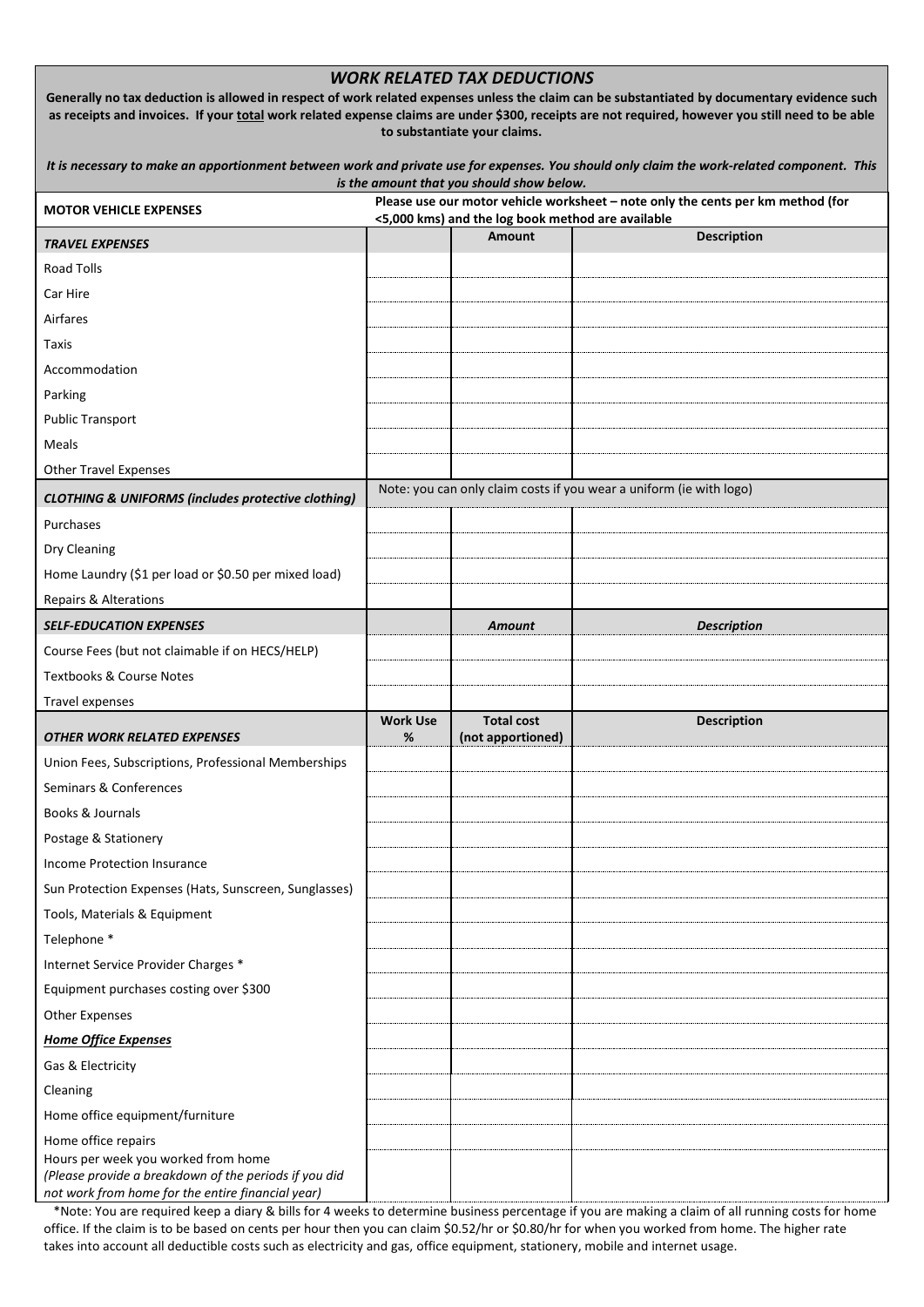#### **EQUIPMENT PURCHASES** (i.e. Items costing more than \$300 e.g. Computer Hardware & Computer Software)

| <b>Date Purchased</b> | <b>Description</b> | <b>Total</b><br>Price | <b>Business</b><br>Usage % | <b>Self</b><br><b>Education</b> | <b>Work</b><br>Related |
|-----------------------|--------------------|-----------------------|----------------------------|---------------------------------|------------------------|
|                       |                    |                       | %                          |                                 |                        |
|                       |                    |                       | %                          |                                 |                        |
|                       |                    |                       | %                          |                                 |                        |

#### **GIFTS TO CHARITIES** (Joint donations must be apportioned. Receipts must be marked "tax deductible" & include your name/s) – Please provide receipts.

| Name of Charity, Aid or Cultural Fund | Date Paid | <b>Donation Amount</b> | <b>Your Claim</b> |
|---------------------------------------|-----------|------------------------|-------------------|
|                                       |           |                        |                   |
|                                       |           |                        |                   |

#### **TAX AGENT FEES** (for tax agent fees actually paid during the 2020/21FY (except KMS) – but you can include postage & travel costs)

| <b>Name of Tax Agent</b> | Amount |
|--------------------------|--------|
|                          |        |

#### **PRIVATE HEALTH INSURANCE DETAILS**

Please advise what cover you have and who else is covered under your policy

| <b>Health Fund Name</b> | <b>Membership Number</b> | <b>Period Covered</b> | Who else is covered<br>by policy | <b>Hospital or</b><br><b>Extras</b> |
|-------------------------|--------------------------|-----------------------|----------------------------------|-------------------------------------|
|                         |                          |                       |                                  |                                     |
|                         |                          |                       |                                  |                                     |

#### **SUPERANNUATION CONTRIBUTIONS PAID PERSONALLY**

| <b>Payment Date</b> | <b>Superannuation Fund</b> | <b>Non-Concessional Contribution  </b><br>Amount (non-deductible) | <b>Concessional Contribution</b><br>Amount (deductible) |
|---------------------|----------------------------|-------------------------------------------------------------------|---------------------------------------------------------|
|                     |                            |                                                                   |                                                         |
|                     |                            |                                                                   |                                                         |

**Please provide the notice from your super fund acknowledging the notice you gave them of your intent to claim the super contribution as a deduction**

#### **CHILD SUPPORT PAID**

| Child's name | Amount paid for the year |
|--------------|--------------------------|
|              |                          |
|              |                          |

**Please note, KMS Financial Solutions relies on the information you provide us to prepare your tax return. It is the responsibility of the taxpayer to ensure that all deductions can be substantiated if requested by the Australian Taxation Office.** 

#### **KMS Financial Solutions Policy on Fees & Charges**

We aim to provide a cost-effective tax preparation service and to enable clients to consider in advance our billing policies. Our professional fees range from \$110/hr to \$395/hr (excl GST) depending on the level of expertise required. There is a minimum preparation fee for your Income Tax Return of \$200 (excl GST). **Completing our Worksheets can help reduce your costs**.

#### **Deadline for tax returns**

For Tax Agents, the ATO allows generous automatic extensions beyond the normal lodgment deadline of **31 October** for individual tax returns. However, to avoid the possibility late lodgment penalties, you need to submit your information to us by **28 February 2022.** Please contact us if you need an extension beyond this time.

#### **Storage of Tax Records**

It is your responsibility to maintain your own taxation records for a period of five years *after* the assessment of a tax return.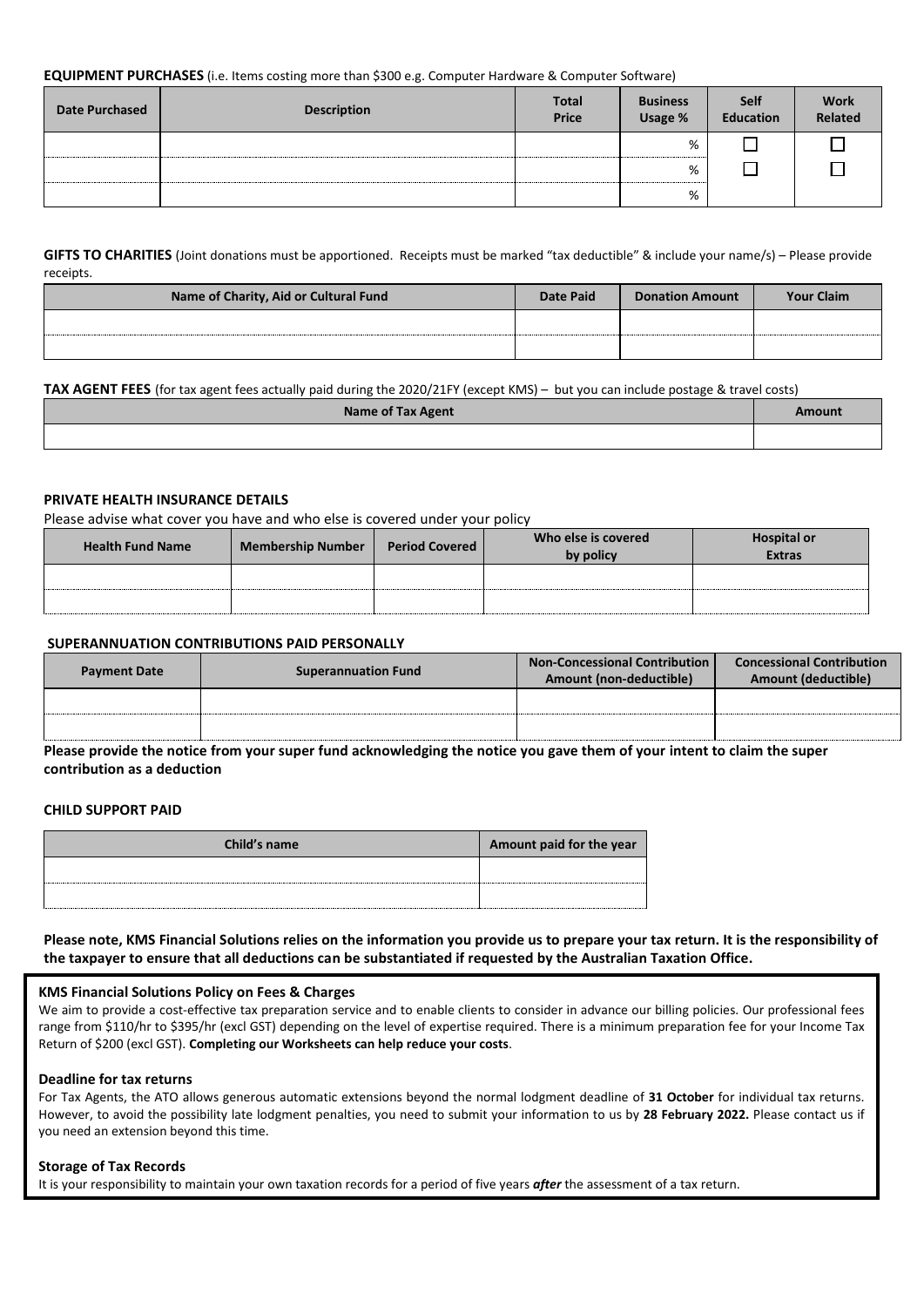### **Motor Vehicle Information**

Please complete 1 schedule for each motor vehicle you had during the year.

There are now only two methods for calculating motor vehicle expenses - the cents per kilometre method and the log book method.

Note: Travel from Home to usual place of work and vice versa does not constitute work travel. Work travel relates to travel to work related meetings/seminars/training, travel between two work places, visiting job sites, etc.

#### **Cents per Kilometre Method (Max 5,000 kms);**

Work kms travelled:

Make & model of Car: **\_\_\_\_\_\_\_\_\_\_\_\_\_\_\_\_\_\_\_\_\_\_\_\_\_\_\_\_\_\_\_\_**

#### **Log Book Method (>5,000 kms)**

Where travel has exceeded 5,000kms please include details of all motor vehicles expenses incurred and your business usage percentage (determined via the use of a log book over a continuous period of 12 weeks). If this is applicable to you please fill out work sheet below.

**Do you have a Log Book? Yes / No**

| Time Period Covered by Log Book:             |                           |                  |
|----------------------------------------------|---------------------------|------------------|
| <b>Vehicle Make &amp; Model:</b>             |                           |                  |
| <b>Registration No:</b>                      |                           |                  |
| <b>Date Vehicle Purchased:</b>               |                           |                  |
| <b>Owner of Vehicle:</b>                     |                           |                  |
| <b>Driver of Vehicle:</b>                    |                           |                  |
| <b>Total Km Travelled in Financial Year:</b> |                           |                  |
| <b>Business Km in Log Book Period:</b>       |                           |                  |
| <b>Total Km in Log Book Period:</b>          |                           |                  |
| <b>Your Calculation of Business Use %:</b>   |                           |                  |
| $\Box$ Leased                                | <b>Hire Purchase</b><br>┓ | <b>Paid Cash</b> |

| <b>RUNNING COSTS</b>              | <b>TOTAL FOR YEAR</b> | <b>MONTHLY PAYMENTS</b>                    |
|-----------------------------------|-----------------------|--------------------------------------------|
| Fuel:                             |                       | Please e-mail, fax or post to our office a |
| <b>Registration:</b>              |                       | copy of your Hire Purchase/Lease           |
| Insurance:                        |                       | Agreement (if you haven't already).        |
| <b>Repairs &amp; Maintenance:</b> |                       |                                            |
| Lease Payments:                   |                       |                                            |
| <b>HP Payments:</b>               |                       |                                            |
| <b>Interest Paid:</b>             |                       |                                            |
| <b>RACV Fees:</b>                 |                       |                                            |
| Parking:                          |                       |                                            |
| Tolls:                            |                       |                                            |

**Did you buy or sell a motor vehicle during the year? Yes / No**

**If yes, please provide all supporting document regarding the sale/purchase.**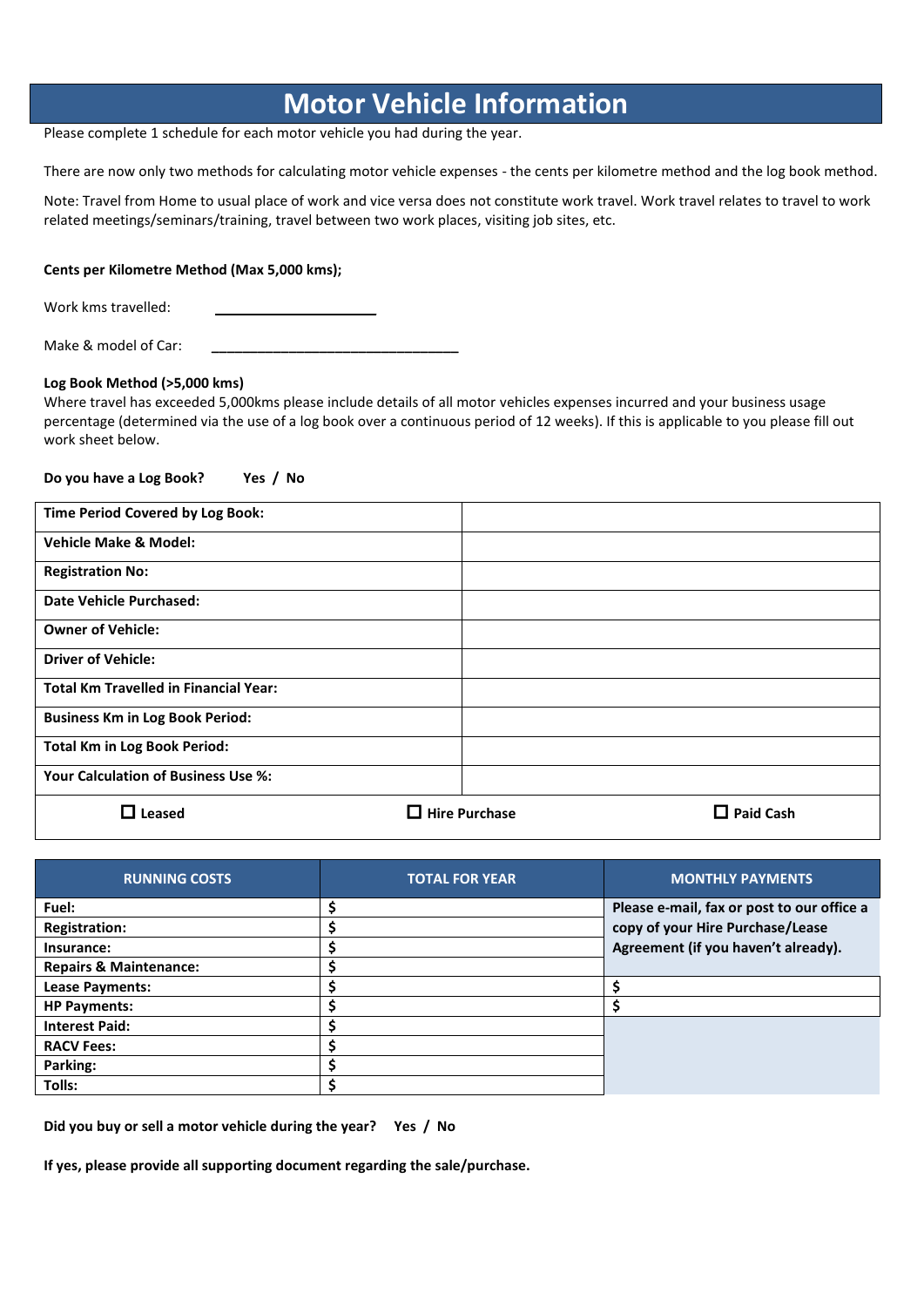## **Rental Property Information**

**Please complete 1 schedule per rental property**

| $\frac{1}{2}$ . The complete $\frac{1}{2}$ contents for the content property<br><b>PROPERTY DETAILS</b> |                                                              |                                                  |                                              |    |             |  |
|---------------------------------------------------------------------------------------------------------|--------------------------------------------------------------|--------------------------------------------------|----------------------------------------------|----|-------------|--|
|                                                                                                         |                                                              |                                                  |                                              |    |             |  |
| <b>Address of Rental Property:</b>                                                                      |                                                              |                                                  |                                              |    |             |  |
| <b>Date Property Purchased:</b>                                                                         |                                                              | <b>Date Property First</b>                       | <b>Earned Rental Income:</b>                 |    |             |  |
| <b>Number of Weeks</b>                                                                                  |                                                              | <b>Date Property Built:</b>                      |                                              |    |             |  |
| <b>Available For Rent:</b>                                                                              | $\Box$ 100% In Your Name                                     |                                                  | $\square$ In Joint Names (Please specify %): |    |             |  |
| Ownership percentage and details:                                                                       |                                                              |                                                  |                                              |    |             |  |
|                                                                                                         | <b>INCOME</b>                                                |                                                  |                                              |    |             |  |
| <b>Gross Rent:</b>                                                                                      |                                                              | \$                                               |                                              |    |             |  |
| <b>Other Rental Income:</b>                                                                             |                                                              | \$                                               |                                              |    |             |  |
|                                                                                                         | <b>EXPENSES</b>                                              |                                                  |                                              |    |             |  |
| <b>Advertising for Tenants:</b>                                                                         | \$                                                           |                                                  | <b>Body Corporate Fees:</b>                  | \$ |             |  |
| <b>Borrowing Expenses:</b>                                                                              | \$                                                           | <b>Cleaning:</b>                                 |                                              | \$ |             |  |
| <b>Council Rates:</b>                                                                                   | \$                                                           |                                                  | <b>Gardening / Lawn mowing:</b>              | \$ |             |  |
| Insurance:                                                                                              | \$                                                           | Interest:<br>(Please provide loan<br>statements) |                                              | \$ |             |  |
| Land Tax:                                                                                               | \$                                                           | <b>Legal Fees:</b>                               |                                              | \$ |             |  |
| <b>Pest Control:</b>                                                                                    | \$                                                           | Fees/Commission:                                 | <b>Property Management</b>                   | \$ |             |  |
| <b>Repairs &amp; Maintenance:</b><br>(Please provide invoices)                                          | \$                                                           | & Postage:                                       | <b>Stationery, Telephone</b>                 | \$ |             |  |
| Depreciation (fittings) *:                                                                              | \$                                                           |                                                  | Capital works deductions *:                  | \$ |             |  |
| <b>Water Rates:</b>                                                                                     | \$                                                           | Other:                                           |                                              | \$ |             |  |
|                                                                                                         | DEPRECIABLE ITEMS OVER \$300 (eg new dishwasher, dryer)      |                                                  |                                              |    |             |  |
|                                                                                                         | <b>ITEM</b>                                                  |                                                  | <b>DATE PURCHASED</b>                        |    | <b>COST</b> |  |
|                                                                                                         |                                                              |                                                  |                                              |    | \$          |  |
|                                                                                                         |                                                              |                                                  |                                              |    | \$          |  |
|                                                                                                         | PROPERTY PURCHASE/IMPROVEMENTS                               |                                                  |                                              |    |             |  |
| <b>ITEM</b>                                                                                             |                                                              |                                                  | <b>DATE</b>                                  |    | <b>COST</b> |  |
|                                                                                                         |                                                              |                                                  |                                              |    | \$          |  |
|                                                                                                         |                                                              |                                                  |                                              |    | \$          |  |
|                                                                                                         | DATES PROPERTY WAS USED BY YOU DURING THE YEAR (PRIVATE USE) |                                                  |                                              |    |             |  |
|                                                                                                         |                                                              |                                                  |                                              |    |             |  |

**\* Do you have a property depreciation report? Yes / No**

**If no, we recommend you to get one if your property was built after 17/7/1985. Ask us how to do this.**

#### **SALE OF RENTAL PROPERTY? Yes / No**

If you sold a rental property – the capital gains tax event is triggered in the financial year in which the contract is signed (not when the property settles). If you contracted to sell a rental property in the 2021 financial year, please provide the following information:

- Purchase Date (being date you signed the contract to buy the property)
- Purchase price, stamp duty & legal fees paid (copy of the settlement statement for the purchase will have all this info)
- Cost of any improvements or ownership costs not claimed as a tax deduction (eg. Land tax, council rates, etc)
- Sale date per Contract of Sale
- Sale price, commission paid to agent, legal fees on sale (copy of the settlement statement will often have this information)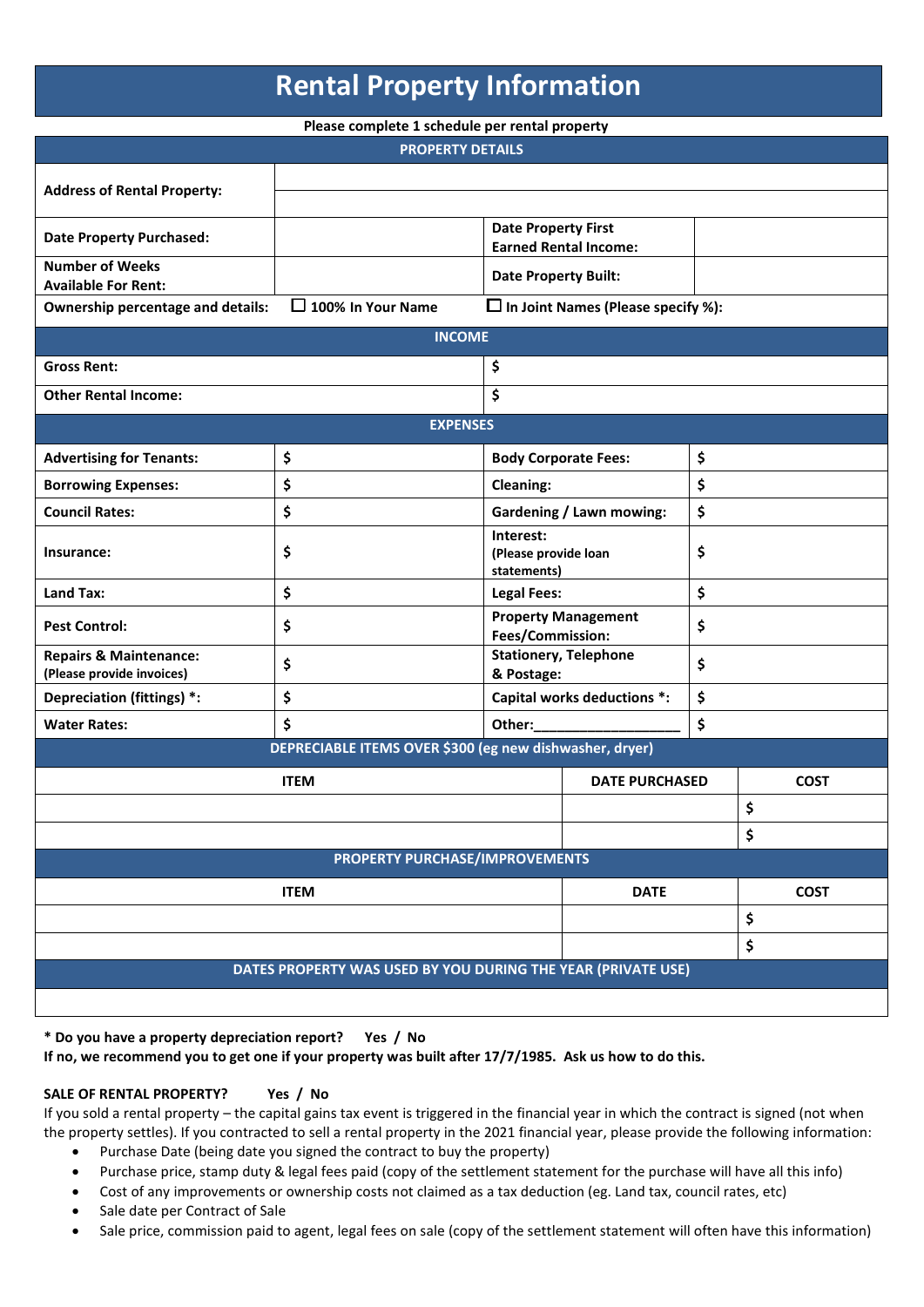### **Business Income and Expenses – Sole Traders**

**Please complete 1 Schedule per Business Activity**

| <b>BUSINESS DETAILS</b>                                                 |                           |                               |
|-------------------------------------------------------------------------|---------------------------|-------------------------------|
| Description of main business activity                                   |                           |                               |
| <b>Business Name</b>                                                    |                           |                               |
| <b>Business Address</b>                                                 |                           |                               |
| Did you sell goods and services using the internet?                     | Yes                       | No                            |
| Are you registered for GST?                                             | Yes                       | No                            |
| Income (disclose pre GST amounts only)                                  | <b>Primary Production</b> | <b>Non-primary production</b> |
| <b>Sales</b>                                                            |                           |                               |
| JobKeeper                                                               |                           |                               |
| Other/Miscellaneous income                                              |                           |                               |
| <b>Total Income</b>                                                     |                           |                               |
| <b>Expenses (disclose pre GST amounts only)</b>                         |                           |                               |
| Opening stock                                                           |                           |                               |
| Purchases of stock & materials, tools, etc                              |                           |                               |
| Closing stock                                                           |                           |                               |
| Cost of sales                                                           |                           |                               |
| Contractor, subcontractor and commission expenses                       |                           |                               |
| Superannuation expenses                                                 |                           |                               |
| <b>Bad debts</b>                                                        |                           |                               |
| Lease & hiring expenses                                                 |                           |                               |
| Rent expenses                                                           |                           |                               |
| Interest expenses                                                       |                           |                               |
| Capital items - Please provide a copy of the invoice                    |                           |                               |
| Motor vehicle expenses                                                  |                           |                               |
| Repairs and maintenance                                                 |                           |                               |
| Salary and wages expenses (including amounts paid to family<br>members) |                           |                               |
| Payments to family members (salary, wages, super, etc)                  |                           |                               |
| All other expenses                                                      |                           |                               |
| <b>Total Expenses</b>                                                   |                           |                               |
|                                                                         |                           |                               |

#### **NET PROFIT/LOSS**

| DEPRECIABLE ITEMS |                       |             |  |
|-------------------|-----------------------|-------------|--|
| <b>ITEM</b>       | <b>DATE PURCHASED</b> | <b>COST</b> |  |
|                   |                       |             |  |
|                   |                       |             |  |
|                   |                       |             |  |

If you operate in any of the following industries, have you lodged your Taxable Payments Report (please circle)? **Yes / No**

- Building & construction services

- Cleaning services

- Courier services